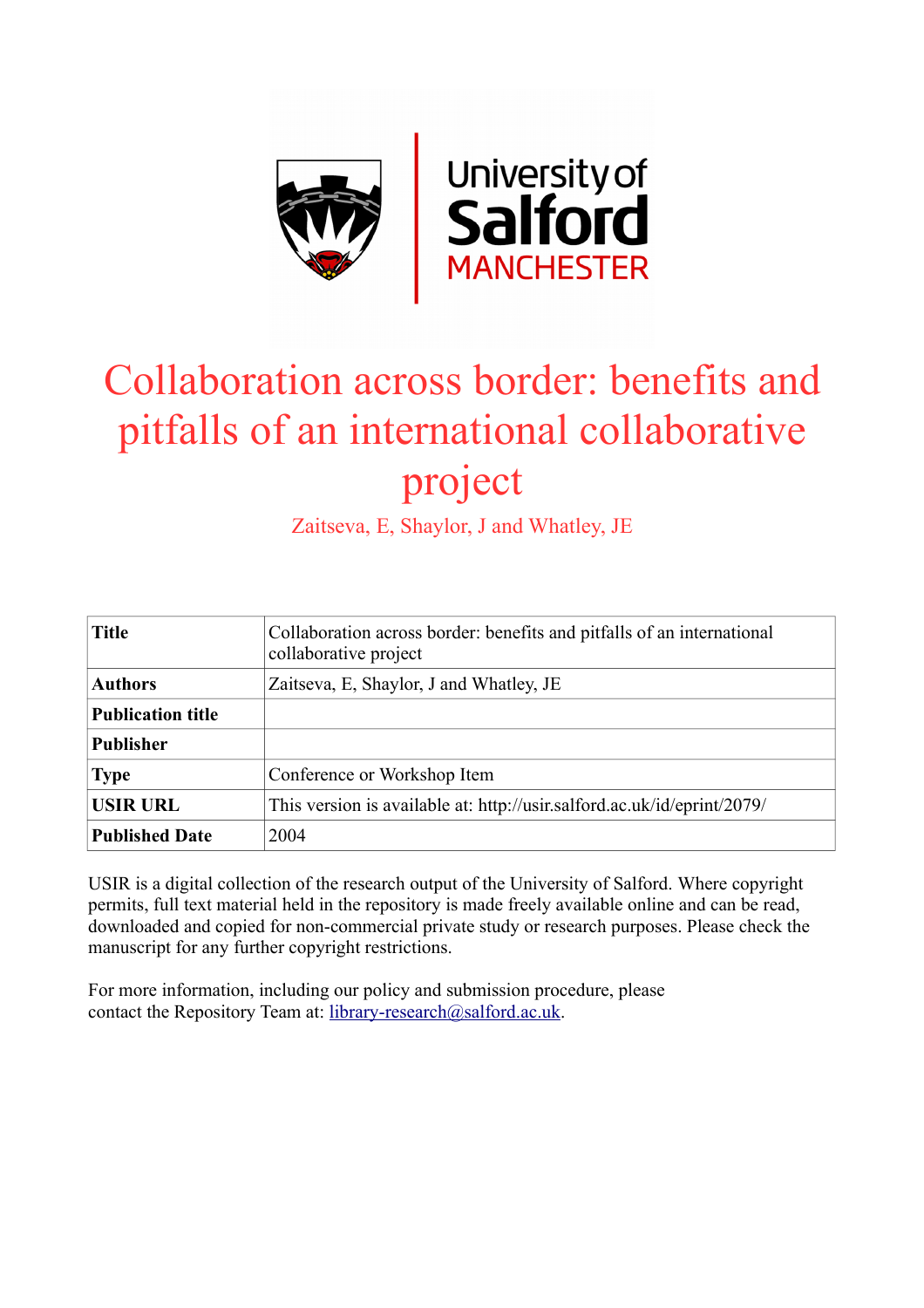# **Collaboration Across Border: Benefits and Pitfalls of an International Collaborative Project**

Elena Zaitseva, e.zaitseva@salford.ac.uk Jan Shaylor, j.shaylor@chester.ac.uk Janice Whatley, j.e.Whatley@salford.ac.uk

# **Abstract**

*International educational collaboration, facilitated by web-based means, has important benefits in higher education. The CAB project is aimed at designing, experimenting and evaluating ways of introducing collaboration into the educational practice of higher educational institutions in Europe and beyond. This paper presents results of four collaborative activities aimed at peer-evaluation of students' assignments. Interviews, discussion transcripts, and student questionnaires have formed the research tools for the analysis of pedagogical and social benefits students have gained, as well as problems they experienced. While we found that peer evaluation can be an effective pedagogical instrument for promoting critical thinking, reflection and collaboration at an international level, a number of organizational and pedagogical pitfalls were identified and suggestions for the improvement of such projects are proposed.* 

## **Introduction**

International collaboration has become more and more common practice in higher education. It gives students the benefits of "shared experience and co-construction of knowledge with peers from diverse perspectives through interaction" (Kim and Bonk, 2002). Research demonstrates that collaborative learning, based on discussion online, facilitates the processes by which learners articulate, conceptualise and re-conceptualise their own understandings of the subject area (Aldred and Reid, 2003 as cited by Bradshaw and Hinton, 2004). It is also recognised that collaboration enhances the learning process by increasing knowledge acquisition and retention (Alavi, 1994, Kayama and Okamoto 2002, Khalifa and Kwok, 1999). As learners communicate ideas to each other, regardless of the different levels of abilities, a more explicit and organised understanding emerges. Glover, Hardakerv and Xu (2004) state that collaboration helps learners to express and explore multiple points of view and ideas on an individual and group level. Peer learning that emerges with collaboration, promotes greater conceptual and procedural gains for students, accommodates a broad range of learning styles, results in greater enjoyment of the learning task, and encourages a stronger persistence in learning (Johnson and Johnson, 1991).

Collaborative learning is enhanced when the learning partners bring different perspectives to a problem or topic, for example, heterogeneous task-relevant knowledge from different student populations within a field of study (Alavi, 1994). In our case cooperation between institutions, usually from different countries, offers a means to broaden the teaching and learning experience.

While collaboration, based on computer-mediated communication, has created new opportunities for students and tutors in different institutions, researchers agreed that it can also be fraught with difficulty (Wheeler, 2001, Chambers, 2003). Most of the attention in collaborative projects has been focussed on the technology itself rather than to its application in different institutional and cultural contexts, this is seen as a deeply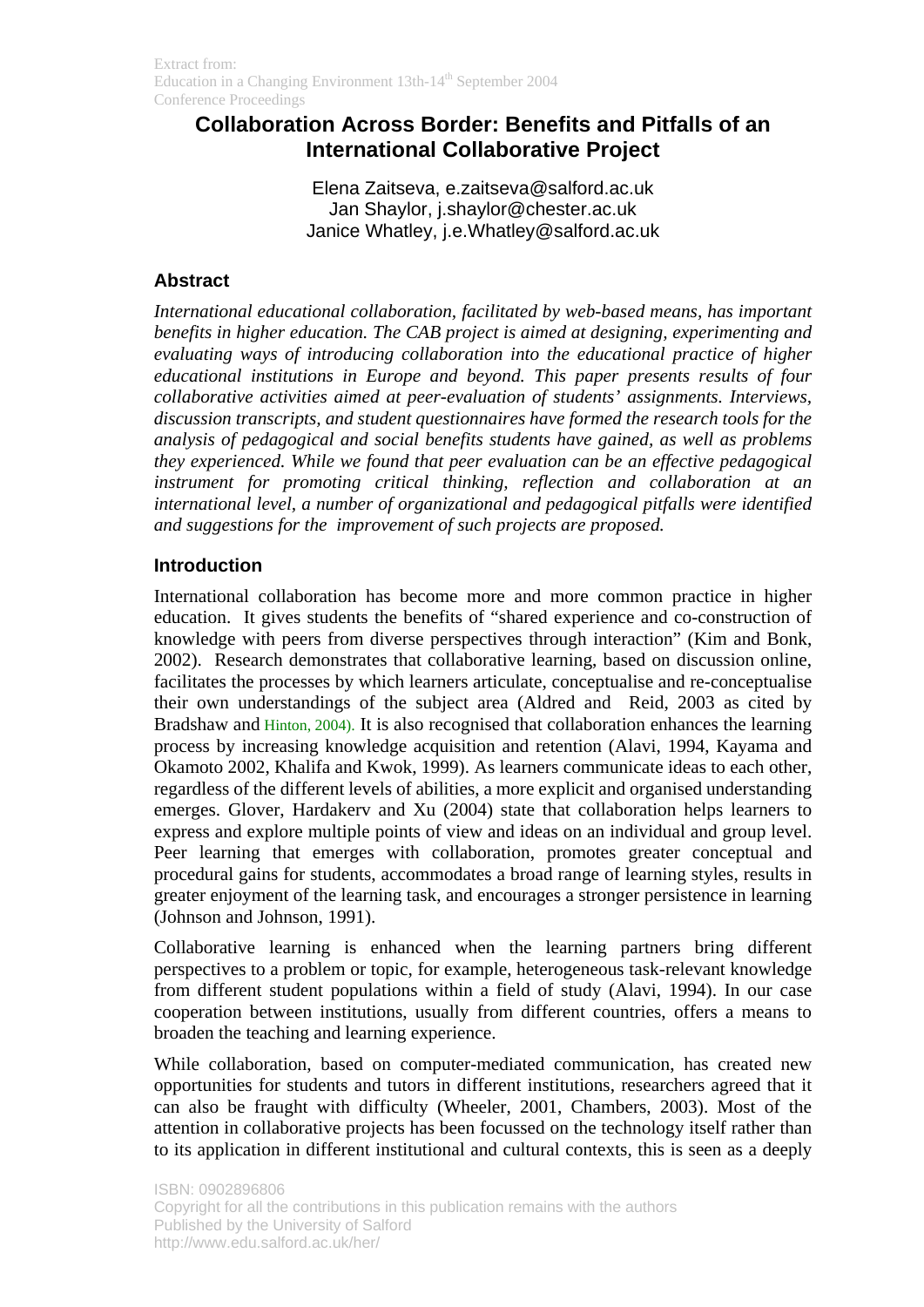mistaken assumption (Chambers, 2003). Some factors which could affect the collaboration process, for example absence of social presence and tutor immediate reaction, were reported in Richardson and Swan (2003).

Globalization and the international nature of collaboration adds new dimensions to students' work, requiring students to handle collaborations that are cross-cultural and linguistically challenging (Daniel at all, 1999). Examining and sharing the benefits of international collaborative activities as well as their drawbacks becomes an important aim of pedagogical research and could help to promote such collaborations between institutions and make them more successful.

## **CAB: Network for Promoting Collaboration**

The Collaboration Across Borders project (http://www.cabweb.net) aims at designing, experimenting and evaluating ways of introducing collaboration into educational practice of higher educational institutions in Europe and beyond. The main goal of the project is to establish a network of tutors who are ready to bring new, internationally enriched ways of collaboration based learning, into their courses and modules and share the experience with other tutors.

In particular, the project is aimed at organizing flexible, short-term (about 2-3 weeks) collaborative activities, without major overhaul of the curriculum, which enables collaboration between students, studying related or even different subjects and having diverse desired learning outcomes (Whatley and Bell 2003). Among examples of such activities are peer-assessment and peer-evaluation, topic-oriented discussions, design activities and online seminars. Recent CAB activities included collaborative exercises between six appointed European based partners from Spain, Netherlands, Germany, Poland and UK, and associate Australian participants.

# **Case Studies Background and Research Instruments**

Four collaborations, which are the subject of analysis for this paper, took place between January and April 2004 and were aimed at peer-evaluation of student assignments: multimedia presentations, e-commerce web-sites and interactive web-based tutorials. Collaborations were of different scales and involved between 2 and 5 institutions each. Student groups did collaborations in the framework of their modules/courses on two collaboration platforms (Table 1).

Students whose work was evaluated had to present their projects either on-line or on CD-ROMs that were posted to their peers. Work was produced as part of the student assessment for specific courses, with a variety of tasks such as explaining the project purpose and intended audience, level of its completion, obtaining feedback from peers and then reacting to the evaluation of the international peers. Student-evaluators undertook their work as part of assessments and had to complete their evaluation based on suggested criteria and get feedback from the project author. The collaboration could grow into a follow-up discussion for a number of reasons, including suggested technical improvements and design ideas, and sometimes disagreements. A discussion forum was the main tool of collaboration. All discussions were in English, although the level of English language skills of students who were non-native speakers varied from beginners to advanced. Operational issues such as correctly logging students from different institutions on to the discussion boards and providing clear instructions and forum practice prior to the evaluation starting were important steps at this stage.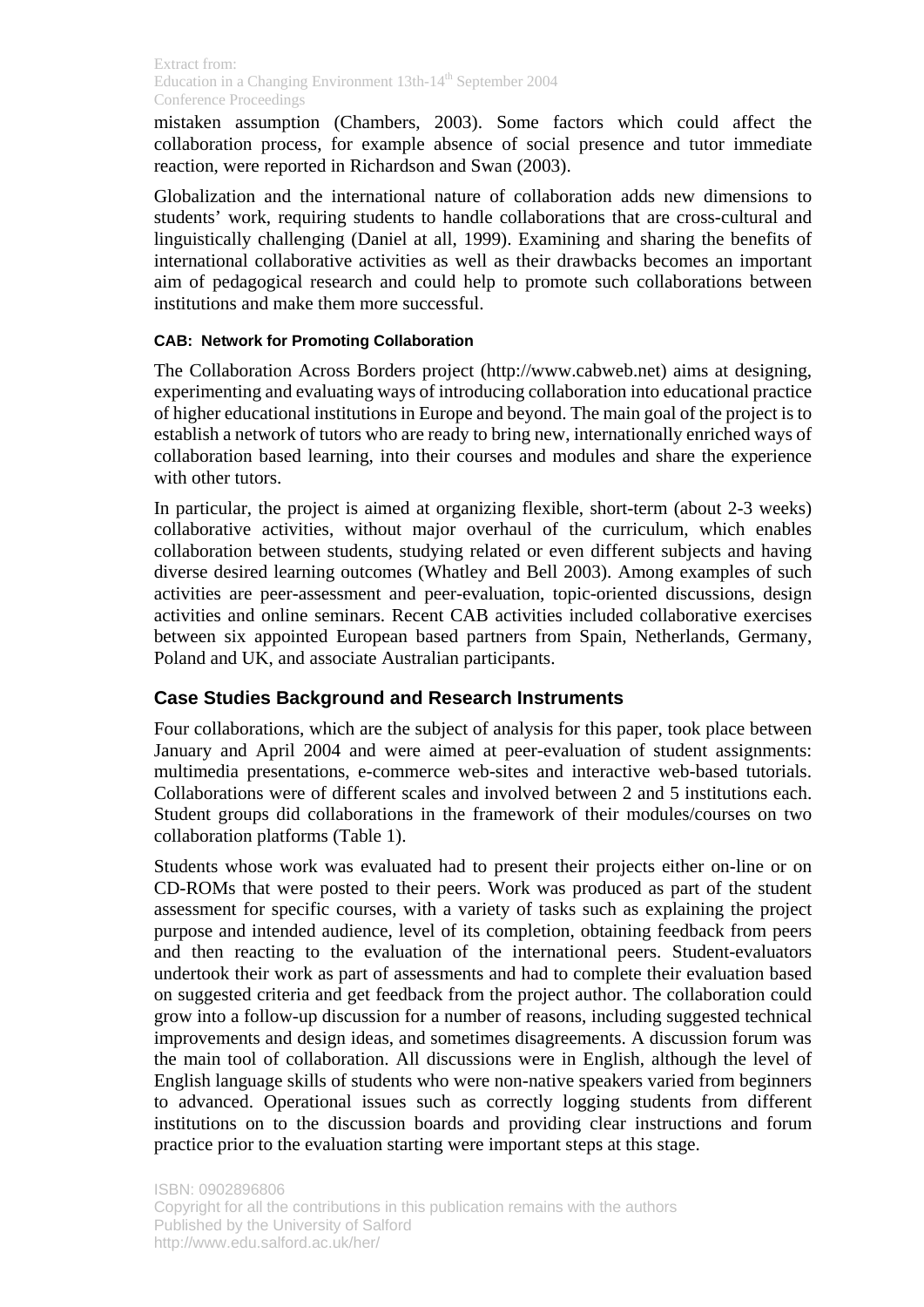|                | <b>Collaborative</b><br><b>Activity</b>                                                                                     | <b>Participants</b>                                                 | Participant<br><b>Course/Module</b>                | <b>Collaboration</b><br>Environment/<br><b>Platform</b>         |  |
|----------------|-----------------------------------------------------------------------------------------------------------------------------|---------------------------------------------------------------------|----------------------------------------------------|-----------------------------------------------------------------|--|
| $\mathbf{1}$   | of<br>evaluation<br>Peer<br>multimedia presentations<br>made by students of the<br>University<br>College                    | University<br>College<br>Chester (UK)                               | Multimedia Module<br>(Dep. of Computer<br>Science) | Discussion Board<br>of the University<br><b>College Chester</b> |  |
|                | Chester                                                                                                                     | Institute of Information<br>Engineering,<br>Almere<br>(Netherlands) | Department<br>of<br><b>Computer Science</b>        |                                                                 |  |
|                |                                                                                                                             | University of Karlsruhe,<br>(Germany)                               | Multimedia<br><b>Didactics Seminar</b>             |                                                                 |  |
|                |                                                                                                                             |                                                                     | (different courses)                                |                                                                 |  |
|                |                                                                                                                             | University<br>Murcia,<br>of<br>(Spain)                              | Educational<br>Psychology                          |                                                                 |  |
|                |                                                                                                                             | University of New South                                             | Multimedia Course                                  |                                                                 |  |
|                |                                                                                                                             | Wales (Australia)                                                   | (Architecture<br>and<br><b>Industrial Design)</b>  |                                                                 |  |
| 2              | evaluation<br>of<br>Peer                                                                                                    | University of New South                                             | Multimedia Course                                  | Discussion Board                                                |  |
|                | multimedia<br>design<br>projects made by students<br>of the University of New                                               | Wales (Australia)                                                   | (Architecture<br>and<br><b>Industrial Design)</b>  | of the University<br><b>College Chester</b>                     |  |
|                | South Wales                                                                                                                 | College<br>University<br>Chester (UK)                               | Multimedia<br>Module,                              |                                                                 |  |
|                |                                                                                                                             |                                                                     | Department<br>of<br><b>Computer Science</b>        |                                                                 |  |
| 3              | evaluation<br>of<br>Peer<br>web-sites<br>e-commerce<br>by Institute<br>of<br>made<br>Information Engineering,               | Institute of Information<br>Engineering,<br>Almere<br>(Netherlands) | Human<br>Computer<br>Interaction                   | <b>CAB</b> Forum                                                |  |
|                | Almere                                                                                                                      | University<br>Salford<br>of<br>(UK)                                 | Developing<br>Teaching<br>and<br>Learning Systems  |                                                                 |  |
| $\overline{4}$ | Peer<br>evaluation<br>of<br>interactive<br>web-based<br>tutorials made by students<br>of the<br>University<br>of<br>Salford | University<br>Salford<br>of<br>(UK)                                 | Developing<br>Teaching<br>and<br>Learning Systems  | CAB Forum                                                       |  |
|                |                                                                                                                             | University<br>of<br>Murcia<br>(Spain)                               | Educational<br>Psychology                          |                                                                 |  |
|                |                                                                                                                             | Technical University of<br>Lodz (Poland)                            |                                                    |                                                                 |  |

## Table 1. Outline of the Collaborations

After the end of their collaboration, students were asked to complete an online post-collaboration questionnaire, to which there was a response rate of over 50%. [\(http://www.isi.salford.ac.uk/staff/fb/CABQuest/Cabintro.htm](http://www.isi.salford.ac.uk/staff/fb/CABQuest/Cabintro.htm)). This questionnaire consists of 34 closed and open questions combined to measure the students' attitude to the following aspects of collaboration:

## academic benefits of collaboration

ISBN: 0902896806 Copyright for all the contributions in this publication remains with the authors Published by the University of Salford http://www.edu.salford.ac.uk/her/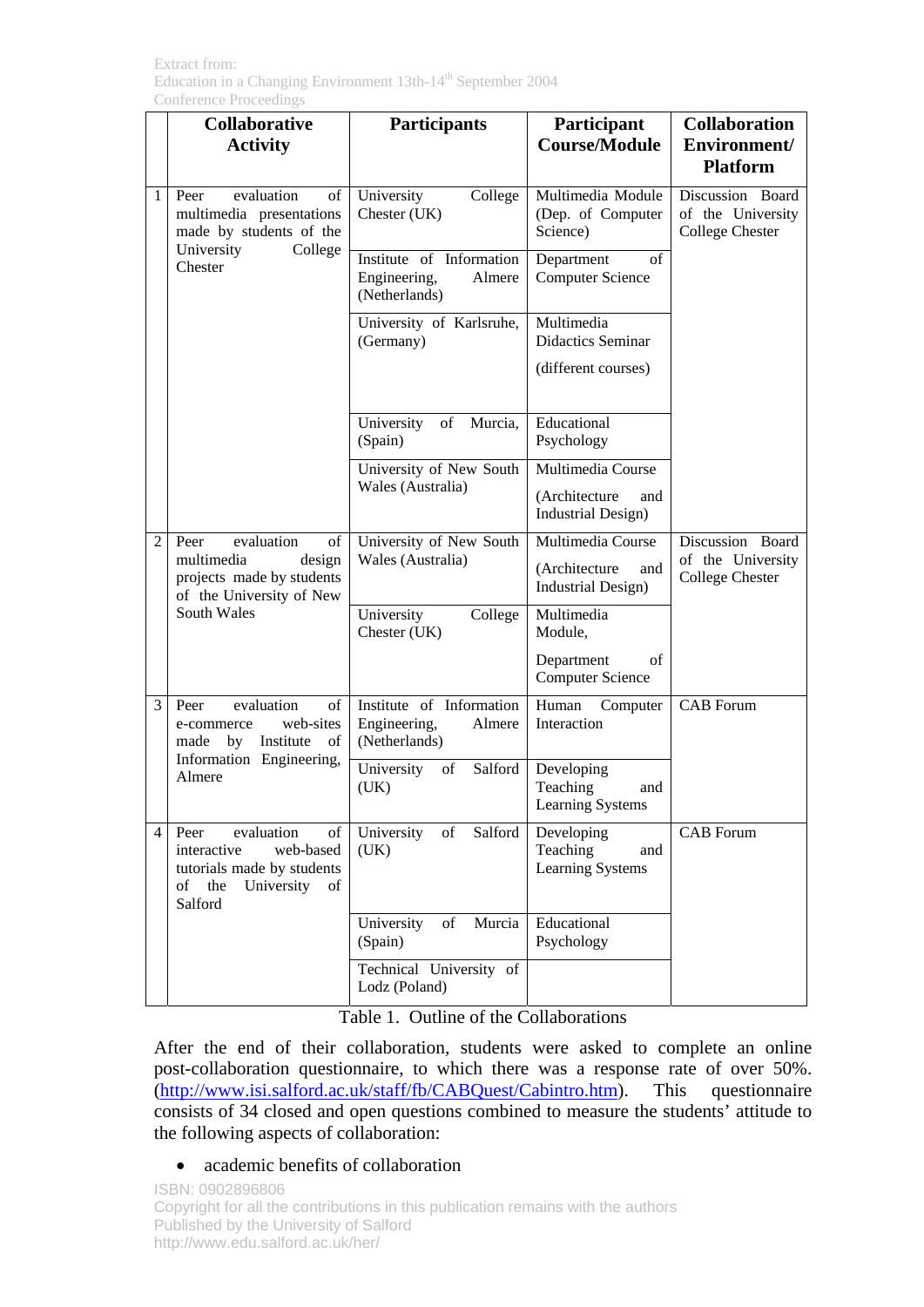- $\bullet$  timing of activity
- impact of collaboration on the group activity
- communication and language issues
- off-topic interaction
- motivational and emotional background of collaboration
- attitude to collaboration tool (discussion forum)
- students' most positive and negative experience gained from collaboration, suggestions for improvements
- their wish to participate in such activities again.

Interviews, focus groups and discussion transcripts, along with student questionnaires, formed a set of research tools for qualitative and quantitative analysis of pedagogical and social benefits that students gained in the process of collaboration, as well as problems they experienced. Transcripts of the students' discussions, which represented all collaboration participants, were examined to analyse the collaboration discourse, language related issues and emotional background, and to obtain examples of particular utterances. Data from two focus groups were exploited to obtain less formal feedback and students' personal feelings about experience gained.

# **Main Findings**

#### **Collaboration Experience of Participants**

The questionnaire revealed that 76% of respondents (there were 165 of them) had no previous experience of on-line collaborative activities, though some students reported their previous participation in local collaborative projects and intercultural seminars. The high number of Spanish students having collaboration experience is explained by an earlier participation of the group in a collaboration with Chester (Table 2).

|                                      |     | Country   |         |             |        |       |    |       |
|--------------------------------------|-----|-----------|---------|-------------|--------|-------|----|-------|
| Previous Collaboration<br>Experience |     | Australia | Germany | Netherlands | Poland | Spain | UK | Total |
|                                      | yes | 3         |         | 3           | 5      | 21    | 3  | 36    |
|                                      | no  | 9         | 10      | 2           | 29     | 32    | 35 | 117   |
| Total                                |     | 12        | 11      | 5           | 34     | 53    | 38 | 153   |

Table 2 Previous Collaboration Experience of Students

Although this was a new educational experience for most students, it was positively perceived by the majority of them and their tutors. When asked to select from a list of emotional experiences during the collaborative activity, students gave a positive response.

#### **Academic Benefits of Collaboration**

About 85% of students, irrespective of their role in the collaboration (evaluators or those whose project were evaluated), responded positively to obtained academic benefits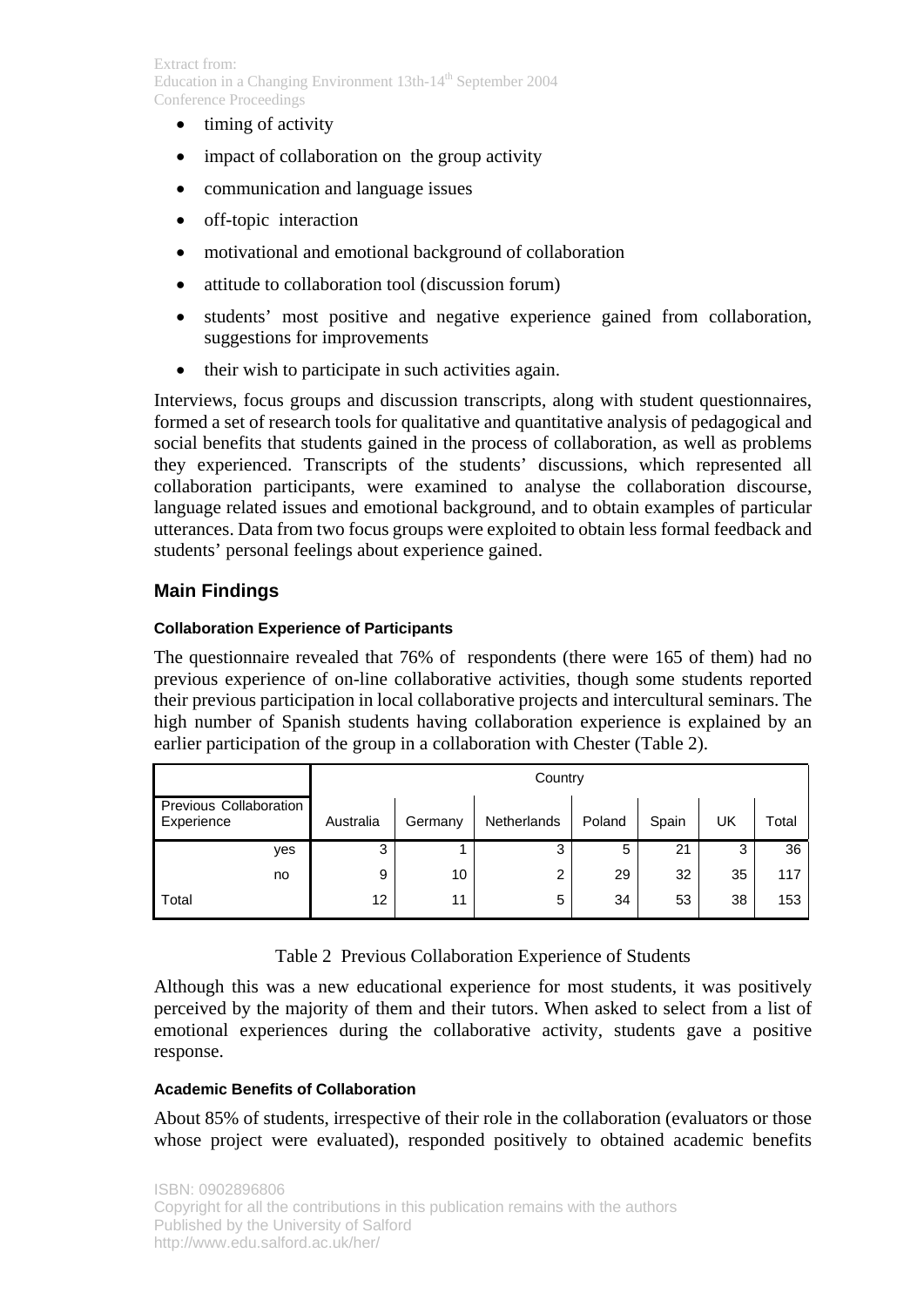through engaging in discussion (Table 3). Among educational benefits/advantages perceived by respondents were:

"getting to know what people from around the world thought of my work"

"possibility to have a very accurate look on the work of another student, to tell my thoughts and opinions as exactly as possible"

"finding out other peoples ideas and how different countries' cultures affected the feedback"

"found the subject I was evaluating interesting and wanted to learn more"

"it was good to use English language outside the classroom"

| The<br>activity<br>was<br>beneficial | Frequency | Percent | Cumulative<br>Percent |
|--------------------------------------|-----------|---------|-----------------------|
| strongly<br>agree                    | 37        | 22.4    | 22.4                  |
| agree                                | 103       | 62.4    | 84.8                  |
| neutral                              | 20        | 12.1    | 97.0                  |
| disagree                             | 5         | 3.0     | 100.0                 |
| Total                                | 165       | 100.0   |                       |

Table 3 Collaboration Benefits

Some respondents suggested that international evaluation has a number of advantages over those happening inside the students group: "I appreciated the honest suggestions put forward by the (foreign) students. Friends can sometimes be biased and reluctant to point out faults in the work". A majority of students (non-native speakers of English and German) welcomed the opportunity to communicate in a foreign language and practice the language outside the classroom.

Results of the survey revealed that collaboration activities were actively discussed in groups (64% of agree and strongly agree responses) and 69% of students believed that collaboration facilitated exchange of ideas in their group.

Only one respondent, who had shown general negative attitude to collaboration, considered this project as wasting his/her academic time: "I felt it was patronising that I had to get my work evaluated by someone who had no proven knowledge or qualification for doing so".

#### **Factors Affecting the Evaluation Process**

One of the controversial issues of peer-evaluation discussions was the quality of the projects that students evaluated. Students at Chester were limited in terms of time in the amount of work they could implement, this led to sections of their presentations being incomplete, and whilst this was satisfactory in terms of assessment, it was less satisfying for evaluators. Some Chester students felt they had to cut down some graphic, video and audio information in order to distribute their work internationally. This resulted in an impression of uncompleted work and affected the feedback from peers.

Similarly, lack of detailed information about modules/courses taken by peers, their syllabus and skills obtained, also led to a misunderstanding of the work quality. The questionnaire shows that some Australian students who were designers weren't fully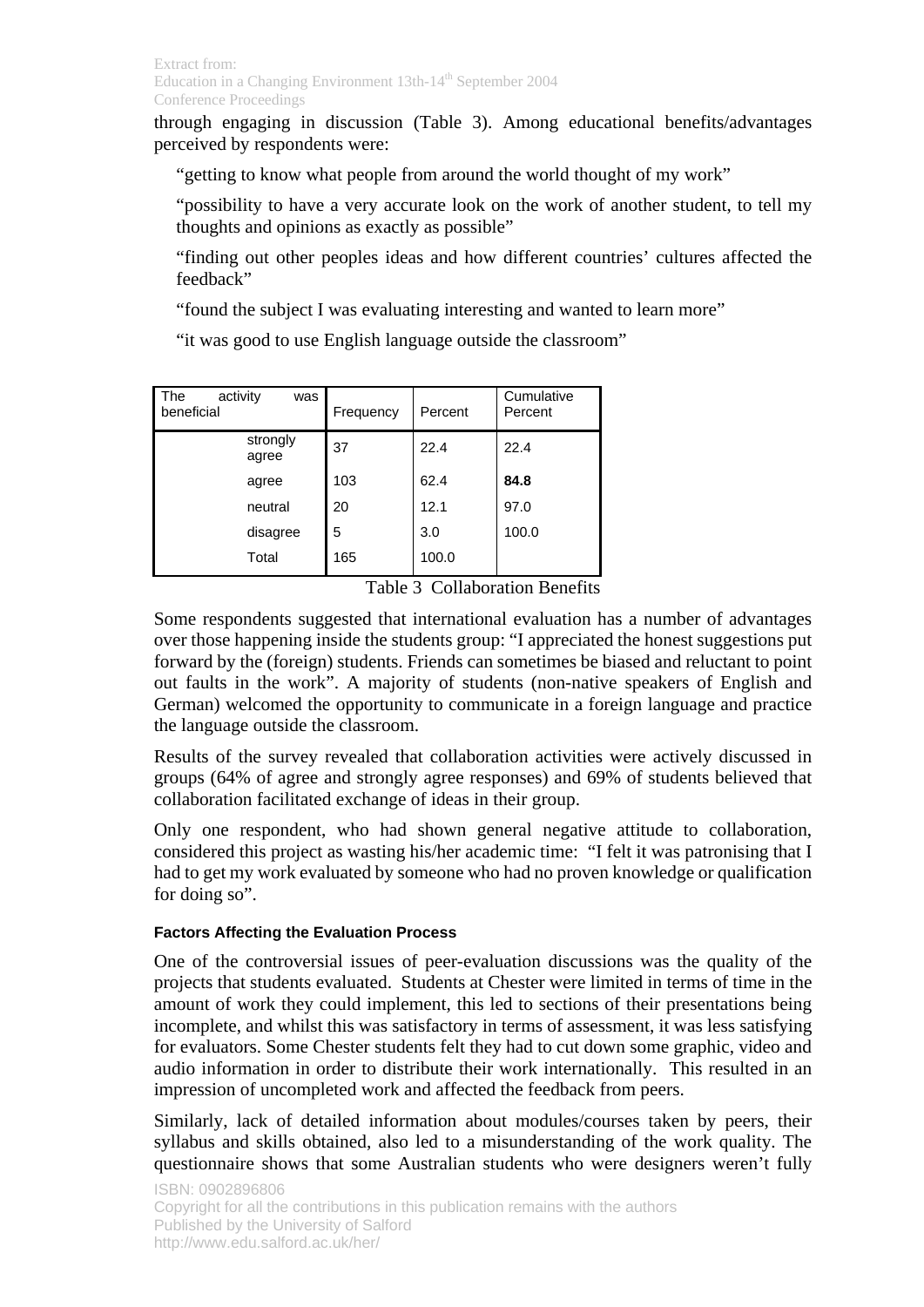satisfied with the quality of Chester projects. This can be explained by their artistic background and their being unaware of details of the assignment of their peers from the Chester Department of Computer Science. However it must also be remembered that not all the students had the same ability, and some of the work was weak. When a weak student was paired with a strong student in the collaboration this effect was magnified.

The Salford collaboration activity was also affected, as the Salford web-based tutorials were prototypes, as indicated in the collaboration instructions, however, as this was not emphasised by partner tutors, the feedback of students evaluating these was concerned mainly with missing links, shortage of illustrations and sound etc.

At the same time Salford students had been evaluating e-commerce web-sites made by Almere students, and reported that it was difficult to get a proper understanding of the projects' quality, because the language of the web-sites was Dutch and only one Almere group provided their peers with a brief English translation of their project, to assist them in their task.

#### **Language and Cultural Issues**

In these cases the main language of collaboration was English, however students were allowed to communicate with their peers in any language, providing English language translation of their postings for others. A common task for the Spanish, Dutch, German and Polish groups was to practice subject-oriented discussion in English and develop communication skills in a foreign/second language in general.

Table 4 illustrates the level of English language proficiency of respondents. While the English language level of all the Dutch and majority of the German students was quite high, for most Spanish and Polish students this collaboration was the first experience of practising English in a meaningful educational situation. Australian students, who were non-native speakers, possessed a good level of English.

|                     |                   | country                                                      |    |   |    |    |    |       |
|---------------------|-------------------|--------------------------------------------------------------|----|---|----|----|----|-------|
|                     |                   | Netherlands<br>Poland<br>UK<br>Australia<br>Germany<br>Spain |    |   |    |    |    | Total |
| language<br>fluency | native<br>speaker | 4                                                            | 0  | 0 | 0  | 0  | 32 | 36    |
|                     | fluent            | 3                                                            | 2  | 2 | 1  | 6  | 3  | 17    |
|                     | advanced          | 3                                                            | 4  | 3 | 11 | 4  | 1  | 26    |
|                     | intermed.         | $\overline{2}$                                               | 5  | 0 | 16 | 40 | 2  | 65    |
|                     | beginner          | $\Omega$                                                     | 0  | 0 | 6  | 9  | 0  | 15    |
| Total               |                   | 12                                                           | 11 | 5 | 34 | 59 | 38 | 159   |

## Table 4 Language Fluency

Students' responses to the questionnaire revealed that about 90% of British, German, Australian, Dutch and more than 50% of Spanish respondents didn't experience difficulties in understanding their peers. However about half of Spanish students and 30% of Polish had a feeling that other participants didn't understand them properly and reported difficulties in understanding others. Spanish students, who were beginners in English, reported they had made tremendous efforts in completing evaluation text and had difficulties in understanding peers' feedback, which resulted in their frustration and even disappointment. At the same time some British students expressed their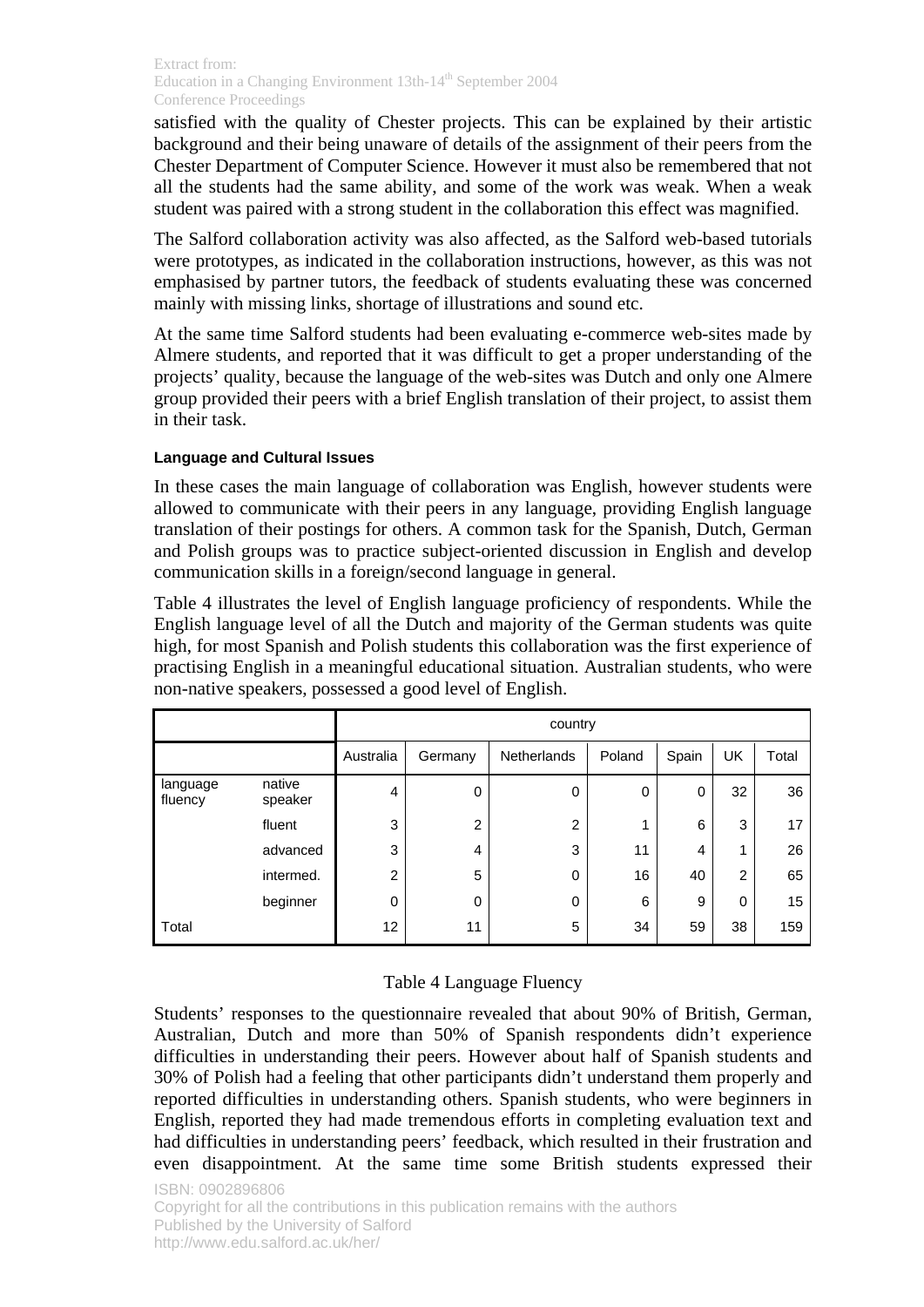dissatisfaction with evaluations made by foreign students, that were hardly understandable. Spanish students also experienced difficulties in completing the post-collaboration questionnaire which was in English. Some of their responses demonstrated misunderstanding of questions.

Among particular difficulties reported by students were the following:

"we had difficulties because we don't understand very much the English language"

"I felt that they didn't understand me with use of some expressions"

"certain vocabulary used by them (foreign students) and also don't think they understood the purpose in our projects"

"foreign students did not possess the language skills required to understand what our development was about"

"clarity of what they actually meant was needed - a bit sketchy, and others"

At the same time Chester students participating in focus group said that they were impressed by the high level of English language of some German students: " … their English language was very posh, they used rare Latin words and abbreviations…". Chester students also encouraged the language efforts of Spanish peers: "… your English is very good considering you have never used the language before!"

From discussion transcripts we have found that the collaborative behaviour of participants from different countries varies. Dutch students have demonstrated more obvious interest in the results of their efforts, but regarded evaluation activity as much more private and used personal interaction, in comparison with other cultural groups. The language of postings and emotional level of evaluations were also different, from quite formal postings of the Dutch and German students to emotional and intimate messages of Spanish students. Some cultural differences were noticed in students' attitude to the projects they evaluated (Zaitseva at al, 2004).

#### **Timing Satisfaction**

Student responses found that while 62% of students regarded the timing of the activity as satisfactory, 15% of them thought that activity took place at an inappropriate time. Delay starting the first Chester collaboration, caused by late delivery of CD-ROMs to the partners, led to feedback being late. Students commented in the following way: "I felt rushed to do an exercise that I felt was pointless, the timing was poor"; "It was after hand in date so the feedback is only useful if doing another multimedia module"; "Suggestions to modifications could not be acted upon"; "The evaluation could have been more useful if it had occurred before I finished the course". Students evaluating Chester projects, who were asked to download projects from the Chester server, reported time-consuming downloading because of their slow home network connection and the large size of the multimedia presentations.

The Salford collaboration also started late, and where students' evaluators (Polish and Spanish) possessed lower levels of English skills, it took more time for these students to complete even a short evaluation report. A Salford student commented: "Lack of feedback from foreign students meant that compilation of final reports were required to be left until very close to the deadline". At the same time Spanish students reported that "… time that we were given isn't enough. I had liked to have got more long time".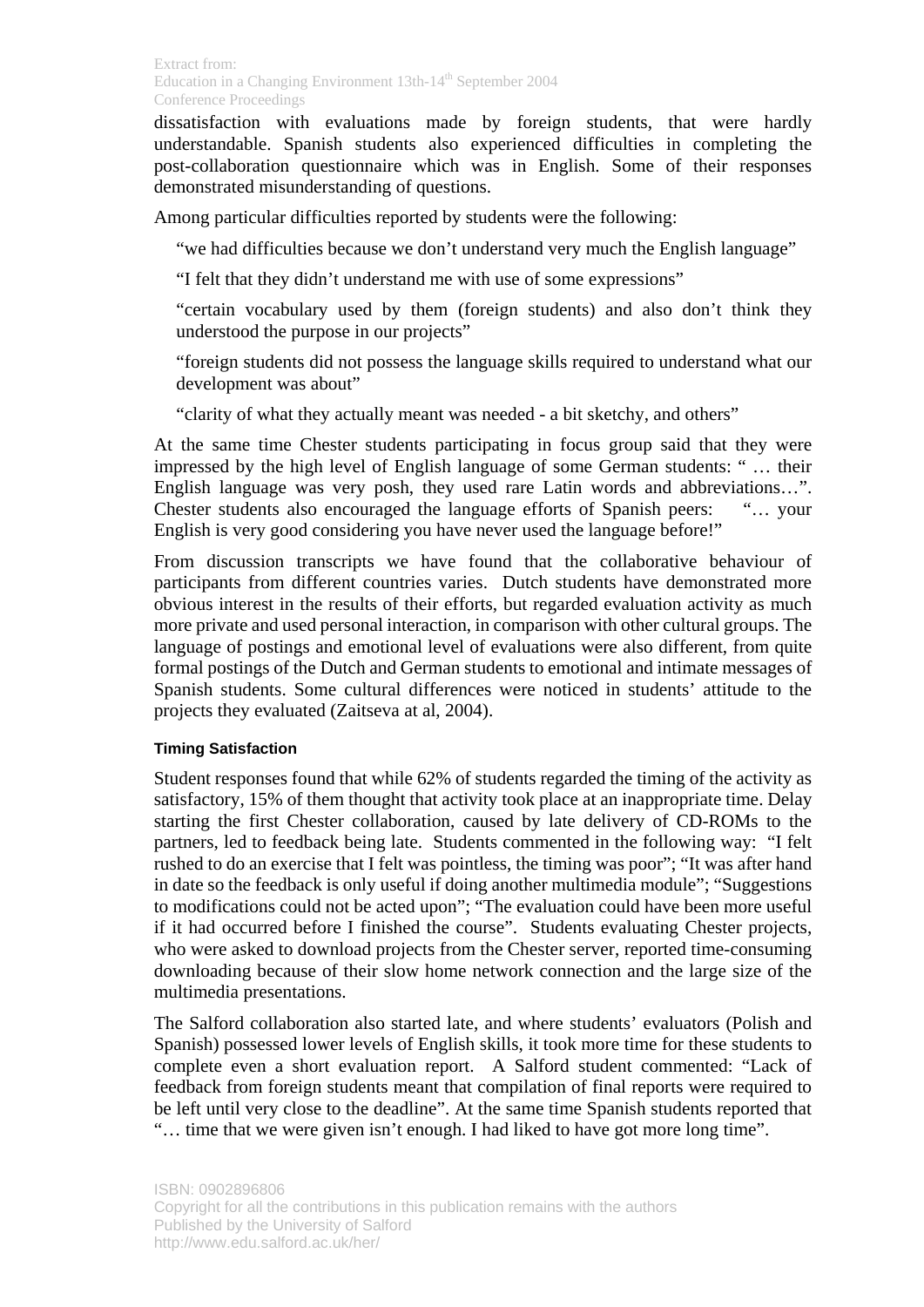The experience of the Salford collaboration has shown that an activity, which has a "gap" because of holidays might lead to a lowering of students' motivation from both sides. The focus group of Salford students also revealed that "time overlap" in two collaborations (when one collaboration hasn't finished yet, but another one starts) tends to distract students and even lead to frustration. Slow reaction time from partners was mentioned in 40% of responses, as evaluators, as well as those who evaluated projects.

#### **Social Interaction**

While students gained a new perspective on their own learning experience, collaboration wasn't widely regarded as suitable for social interaction. Only 42% of students used the chance to communicate with their peers on topics unrelated to the collaborative activity (Table 5), and less then 17% of students tried to exchange personal information with students abroad.

| Did you communicate<br>on any other topics? |                   | Frequency | Percent | <b>Valid Percent</b> |
|---------------------------------------------|-------------------|-----------|---------|----------------------|
| Valid                                       | yes               | 68        | 41.2    | 42.8                 |
|                                             | no                | 91        | 55.2    | 57.2                 |
|                                             | Total             | 159       | 96.4    | 100.0                |
| Missing                                     | (not<br>answered) | 6         | 3.6     |                      |
| Total                                       |                   | 165       | 100.0   |                      |

# Table 5 Communication off-topic

Among the reasons for this, students mentioned anxiety about the level of their foreign language skills, lack of time, feeling that it was non-relevant, also: "not given the option", "thought it was better to stick to the subject". At the same time the need for more personal contacts was mentioned by many students: "I would've been happy to discuss other matters with the students, although it didn't seem to be an activity for anything other than evaluating the coursework."

#### **Access to Forum and Platform Satisfaction**

Figure 1 shows that the majority of students had access to a discussion forum from their institutions/universities and more then 20% used institution and home networks at the same time. Spanish students reported a shortage of computers available for use out of lesson times.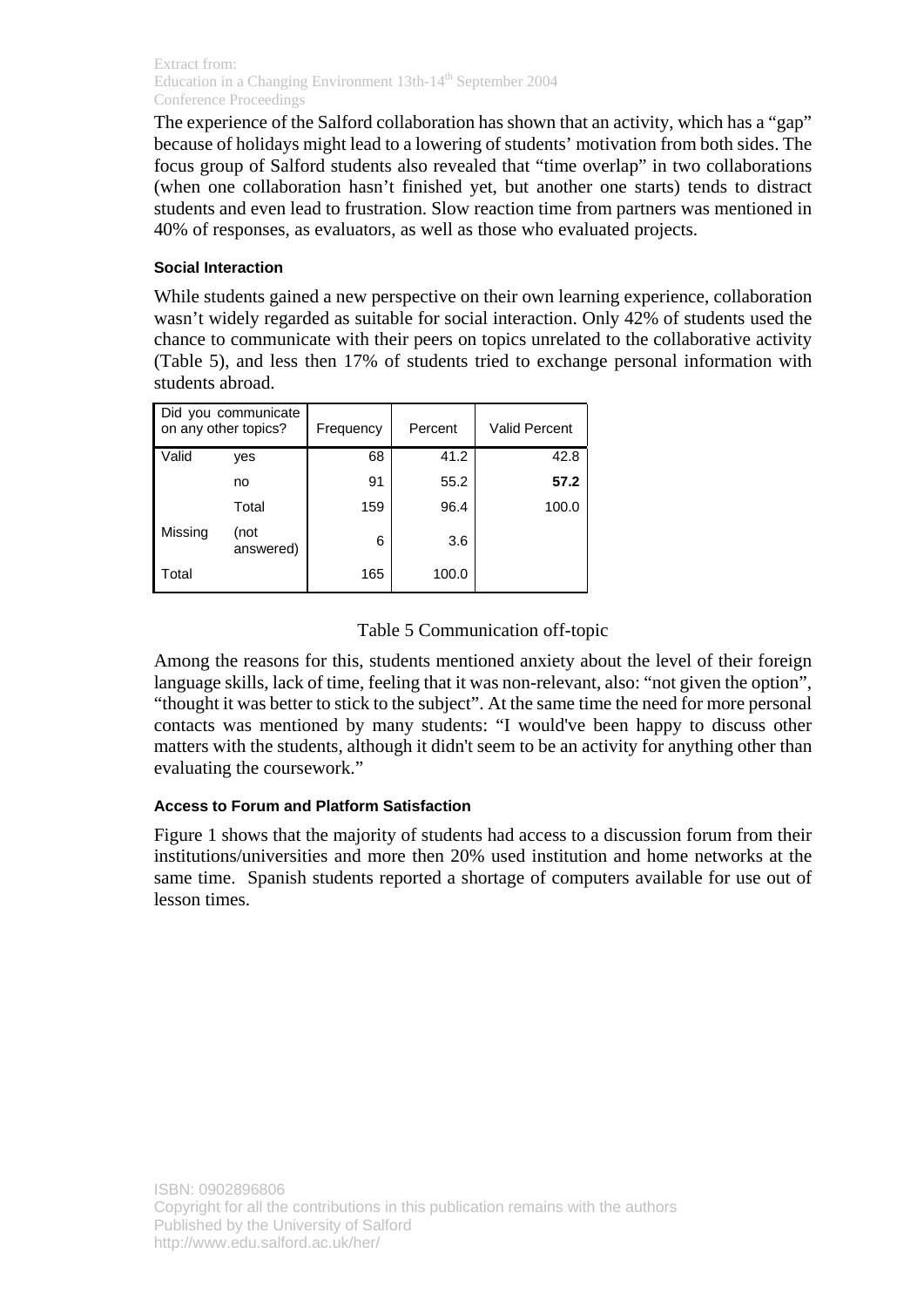Extract from: Education in a Changing Environment 13th-14<sup>th</sup> September 2004 Conference Proceedings



Figure 1 Access to Collaboration Platform

A discussion tool already used by University College Chester, and CABWebWiz discussion forum, implemented in the CAB web site, were the platforms for student collaborations. Whereas the Chester discussion forum was familiar to the Chester tutor and students, and the administration process as well as collaboration itself went smoothly, there were some teething problems with the CAB forum. Participants of the first two collaborations reported no difficulties in getting on to the Chester forum, but some problems with access to the CAB forum, registration of students groups and stability of forum work took place. Therefore more than half of the students who used the newly implemented discussion forum, reported access difficulties.

#### **Wish to Participate Again**

The survey results revealed that 62% of students are keen to participate in such an activity again, while 23% were not sure and 14% considered this experience as non-beneficial (Table 6).

| Would<br>like<br>vou<br>to<br>participate<br>such<br>in<br>activities again? |                   | Frequency | Percent | <b>Valid Percent</b> |
|------------------------------------------------------------------------------|-------------------|-----------|---------|----------------------|
| Valid                                                                        | yes               | 95        | 57.6    | 62.1                 |
|                                                                              | no                | 22        | 13.3    | 14.4                 |
|                                                                              | not sure          | 36        | 21.8    | 23.5                 |
|                                                                              | Total             | 153       | 92.7    | 100.0                |
| Missing                                                                      | (not<br>answered) | 12        | 7.3     |                      |
| Total                                                                        |                   | 165       | 100.0   |                      |

## Table 6 Wish to Participate Once More

## **Conclusions**

This case study shows that peer evaluation could be an effective pedagogical instrument for promoting critical thinking, reflection and collaboration on an international level as well as improving foreign language confidence and cultural awareness of students.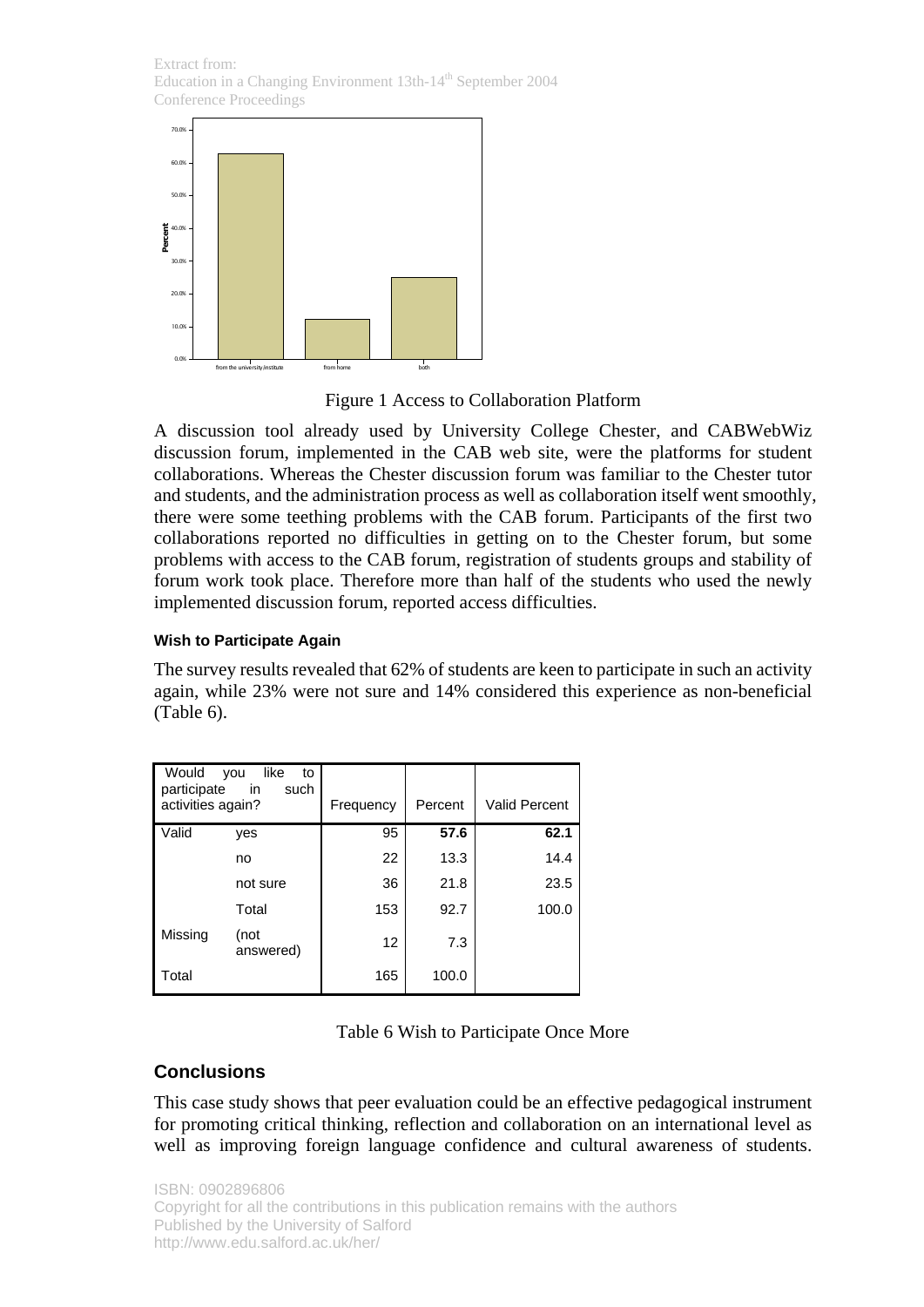Analysis of four collaborative activities demonstrated that students enjoyed the experience gained and valued highly the academic benefits of collaboration.

The pitfalls of our experience, which should be taken into consideration, lay in two areas– organizational and pedagogical. From an organizational point of view more attention should be paid to the timing of the activity. It is especially important for peer-evaluation projects to leave sufficient time for students to improve their projects based on feedback obtained from their peers. At the same time students who are non-native speakers should have enough time to complete their postings. Reasonable time for responses should be agreed and maintained throughout the activity. Satisfaction of all of these constraints may not always be possible.

It is important to give students an opportunity to try out the collaboration environment and collaboration tools before collaboration actually starts. The size of any files for downloading should be reasonable and institution/home network capacity should be taken into consideration.

Pedagogical strategy can be improved by providing collaborating students with more information about their peers, their course/module of study, and details of their assignment. Evaluation criteria should be developed in accordance with the projects type and reflect objectives of the course/module students are doing.

Foreign language skills also appeared to be an important factor for collaboration success. Tutors can provide students with additional guidelines/materials on their native language, and organize internal peer-support of students who lack confidence in the language of the collaboration. It is worth organizing different types of collaborative activities for students with limited language abilities, starting with very simple activities designed to develop language competence and confidence, and progressing to more authentic international collaborations. Tutors should encourage off-topic interaction before collaboration actually starts and provide students with tools for social interaction.

The above mentioned strategies should be implemented by institutions to improve the organizational and pedagogical framework of international collaboration, together with encouraging productive social interactions between students in order to support the learning process.

# **Future Plans**

From October 2004 the CAB network intends to grow, to increase the number of participants and involve participants from additional countries both in Europe and world-wide. A specially developed collaboration platform will be used to host Tutor and Student Networks as well as to provide tutors with a collaboration space and tools for organizing and carrying out collaborative activities. Tutors who have not experienced international collaboration, will be given the opportunity to find a partner, helped to plan activities, and obtain guidelines and examples of good practice. Students will be able, not only to participate in subject based educational activity, but to also join a CAB cafe for social interaction.

Research directions for the second year of the project will be focused on the development of a multicultural interface, the design of collaborative activities for students with limited English skills, and research into students' learning styles and their impact on collaboration results.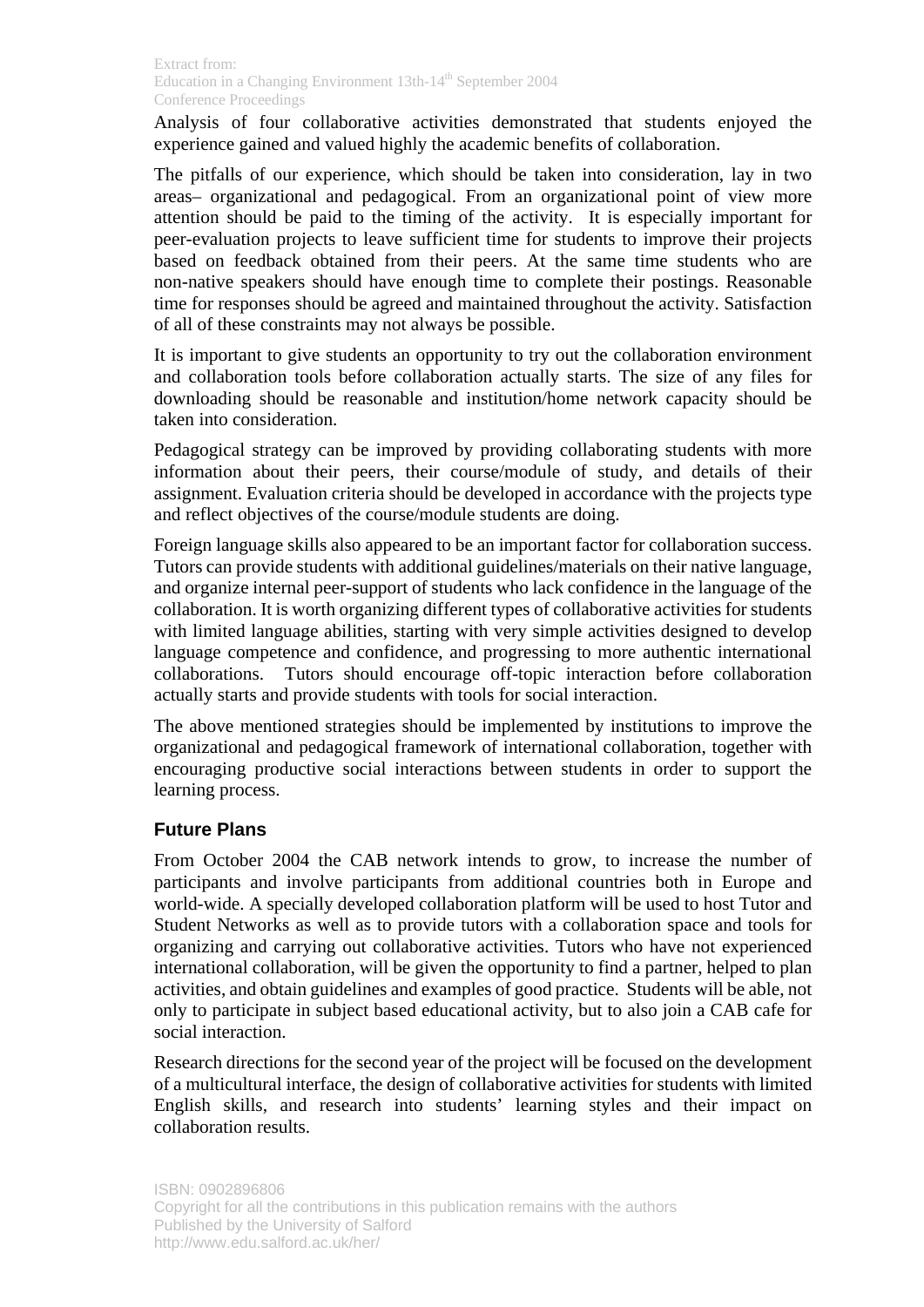#### **Acknowledgements**

This project is supported by EU Minerva funding (Project Number is 110681-CP-1-2003-1-UK-MINERVA-M ). We are grateful to the international team of tutors who made these collaborations possible: Frank Thissen, Cecilia Ruiz, Danuta Zakrzewska, Marcel Heerink, Jacqueline Hiemstra and Dean Utian. The authors also wish to thank Frances Bell for her valuable comments to the final text of the paper.

#### **References**

Kim, K.-J., Bonk, C.(2002). Cross-cultural comparisons of On-line Collaboration. *Journal of Computer Medicated Communications*, 8 (1), <http://www.ascusc.org/jcmc/vol8/issue1/kimandbonk.html>

Bradshaw, J., Hinton, L. (2004). Benefits of An Online Discussion List in a Traditional Distance Education Course, *Turkish Online Journal of Distance Education-TOJDE*, July 2004, Vol 5, No 3 http://tojde.anadolu.edu.tr

Alavi, M. (1994). Computer-mediated collaborative learning: An empirical evaluation. MIS Quarterly, (18:2), June, pp.150-174

Kayama, M., Okamoto, T. (2002) Collaborative learning in the Internet learning space, *Industry and Higher Education,* Vol. 16 No.4, pp. 249-59

Khalifa, M., Kwok, R. (1999) Remote learning technologies: effectiveness of hypertext and GSS, *Decision Support System,* Vol.26 No. 3, pp 195-207

Glover, I., Hardaker, G., Xu, Z. (2004) Collaboration Annotation System Environment (CASE) for online learning, *Campus-Wide Informative Systems* Vol. 21-No. 2 -2004 pp. 72-80

Bell, F., Whatley, J. (2003). Discussion Across Borders: benefits for collaborative learning. *Educational Media International*, 40 (1- Computer-mediated communication)

Beaudin Bart, P. (1999). Keeping On-line Asynchronous Discussion on Topic. *Journal of Asynchronous Learning Networks*, 3 (2), pp.41-53

Richardson, J.C., Swan, K. (2003). Examining social presence in online courses in relation to students' perceived learning and satisfaction. *Journal of Asynchronous Learning Networks*, 7, (1), pp.68-88

Cash, J.I., Jr., McFarlan, F.W., McKenney, J.L., & Applegate, L.M. (1992). Corporate Information Systems Management, (3rd Edition), Homewood, Il: Irwin

Johnson, D. W., Johnson, R. T., & Holubec, E. J. (1993). *Cooperation in the classroom* (6th ed.). Edina, MN: Interaction Book Company

Chambers, E. (2003) Cultural Imperialism or Pluralism? Cross-cultural electronic teaching in the Humanities. *Arts & Humanities in Higher Education*, Vol 2(3), pp.249-264

Wheeler B.C. (2001) A Framework for Technology-mediated Inter-institutional Telelearning Relationships. *Journal of computer mediated communication*. Vol 1, issue 1. http://www.ascusc.org/jcmc/vol1/issue1/wheeler/essay.html

Zaitseva, E., Bell, F., Whatley, J., Shaylor, J. (2004) Peer-Evaluation in Multicultural Context : Language and Culture Issues in International Collaborative Project. Paper